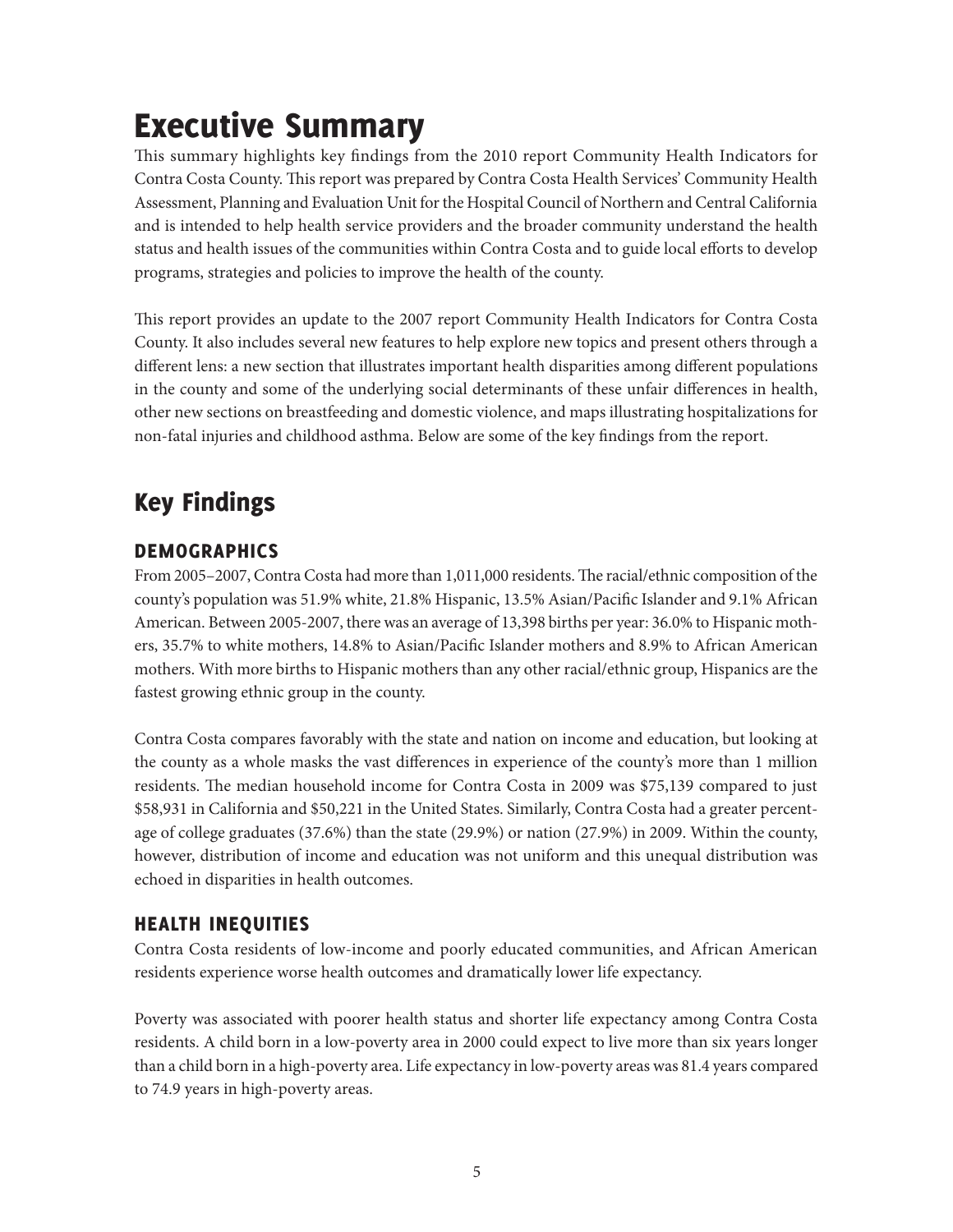Lower educational attainment was associated with poorer health and shorter life expectancy among Contra Costa residents. A child born in a high-education area in Contra Costa in 2000 could expect to live more than seven years longer than a child born in a low-education area. Life expectancy in high-education areas in the county was 82.0 years compared to 74.6 years in low-education areas.

African American residents in Contra Costa had a shorter life expectancy than other county residents and were at greater risk for a number of poor health outcomes throughout the life course. African Americans in Contra Costa had a shorter life expectancy (73.1 years) than any other racial/ethnic group in the county. An Asian/Pacific Islander or Hispanic baby born between 2005 and 2007 in Contra Costa could expect to live more than five years longer than a white baby and more than 12 years longer than an African American baby born at the same time.

African American residents also had significantly higher rates of death than the county overall for a number of specific causes of death, including heart disease, cancers (all types combined as well as female breast, colorectal, lung and prostate cancers), diabetes, stroke, homicide, unintentional injuries, fetal and infant deaths, and HIV disease. Compared to county residents overall, African Americans also experienced higher rates of new cases of colorectal, lung and prostate cancer, new cases of HIV and AIDS, hospitalization for non-fatal assault and self-inflicted injuries, low birth weight infants and teen births, and a higher percent overweight and obese fifth-graders.

#### CAUSES OF DEATH AND DISABILITY

**Most deaths in Contra Costa were from chronic diseases.** Cancer and heart disease were the top two causes of death in the county, accounting for 47.7% of all deaths, followed by stroke (7.1%). Lung, colorectal and breast cancer were the leading causes of cancer death.

**Smoking and obesity, key risk factors for heart disease, stroke and cancer, continue to plague local residents.** The prevalence of current smoking was 10.7% among adults in Contra Costa. More than half of adults (56.2%) and more than one-quarter (26.5%) of fifth-graders in the county were overweight or obese. A greater percentage of fifth-graders in the Antioch, West Contra Costa and Pittsburg unified school districts were overweight or obese compared to fifth-graders countywide.

**Of Contra Costa's top 10 leading causes of death, only homicide was more likely in the county than the state.** Among younger residents (ages 15–24), unintentional injury, homicide and suicide are the three leading causes of death. People ages 15–24 were also more likely to be hospitalized for non-fatal assaults and self-inflicted injuries than other age groups. Because deaths from these causes affect young people disproportionately, they have a greater impact on years of "potential life" lost. Large numbers and high rates of homicide threatened the health and well-being of some communities more than others, including Richmond, Antioch, Pittsburg and San Pablo.

**Unintentional injury is an important health issue for residents of all ages.** Unintentional injury was one of the top three leading causes of death among residents ages one to 54 years. Residents ages 65 years and older were most likely to be hospitalized and die from unintentional injury. The unintentional injury death rate was higher for residents of Martinez and Walnut Creek than for residents of the county overall, driven by poisonings and falls.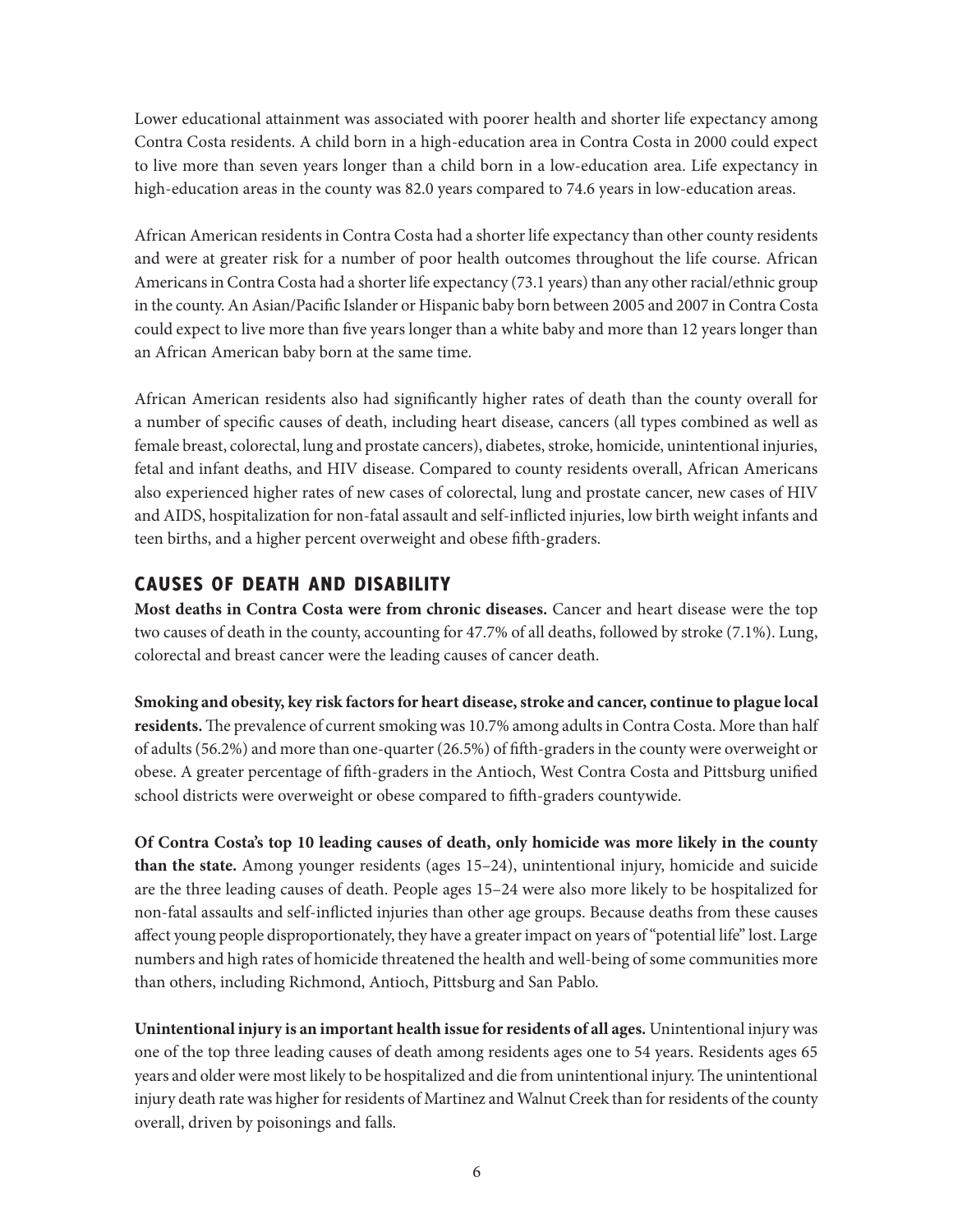**HIV/AIDS continues to spread in Contra Costa.** Most HIV and AIDS cases were among men; men who have sex with men (MSM) accounted for almost three-quarters (73.5%) of transmissions among men. Almost half of the HIV cases (49.6%) were diagnosed among whites, but African Americans had higher rates of new HIV and AIDS cases than the county overall. Among people diagnosed with AIDS, residents of Richmond, Concord, Antioch and Walnut Creek accounted for more than half (54.5%) of AIDS cases. Richmond residents were more likely to be diagnosed with AIDS than county residents as a whole. People ages 25-44 years were most likely to be diagnosed with HIV and AIDS. Rates of chlamydia and gonorrhea were also higher among younger people. Residents ages 15–29 years had higher rates of chlamydia and those ages 15-34 had higher rates of gonorrhea than county residents overall.

#### DATA SOURCES AND LIMITATIONS

The information presented in this report helps provide a picture of the health of the county. It includes data that is available and traditionally measured by health departments. But it is important to be aware of the limitations of data presented and to understand what is missing. Contra Costa is a large county with wide differences in the health of its diverse communities. A health indicator for the county as a whole, such as all-cause mortality, is an average of extremes and does little to help us identify problems in specific communities or evaluate successes of targeted programs. When available, data in this report is presented at a sub-county level, by age, race/ethnicity and community to provide information about the distribution of key health issues among different populations in the county. Data from the U.S. Census and American Community Survey provide information about demographic factors such as education, income and employment, all strongly linked to health. More current information on these issues will be available at a detailed sub-county level in 2011 with the release of Census 2010 data, which will allow for further exploration of these social determinants of health in the county.

Other traditional health data sources used for this report, however, are often late-stage indicators of health problems or offer limited information about how or why these health issues vary throughout the county. At best, they often provide only hints of the kinds of interventions that might be needed or effective. The leading causes of death in the county, certainly a late-stage measure of community health status, come from death certificates. Information about the causes of morbidity, such as hospitalization data from the Office of Statewide Health Planning and Development for asthma, diabetes and injury indicate what kinds of diseases result in hospitalization, but not why people develop these health issues. Asthma, for example, can be managed successfully as an outpatient condition and should seldom result in hospitalization. Yet some communities in West County have higher rates of asthma hospitalization than the county as a whole. Although there may be a higher prevalence of asthma in this part of the county, high hospitalization rates might also be the result of poor management of this chronic condition and related social and environmental factors. Information about the prevalence of chronic conditions, such as asthma, diabetes and obesity, come from self-reported data though a random-digit telephone survey conducted by the California Health Interview Survey. Yet too few people are sampled in Contra Costa to develop reliable estimates for many health conditions by ethnicity or region of the county. Although these data sources are imperfect, they allow us to begin to get an understanding of the health of Contra Costa and what might be done to improve it.